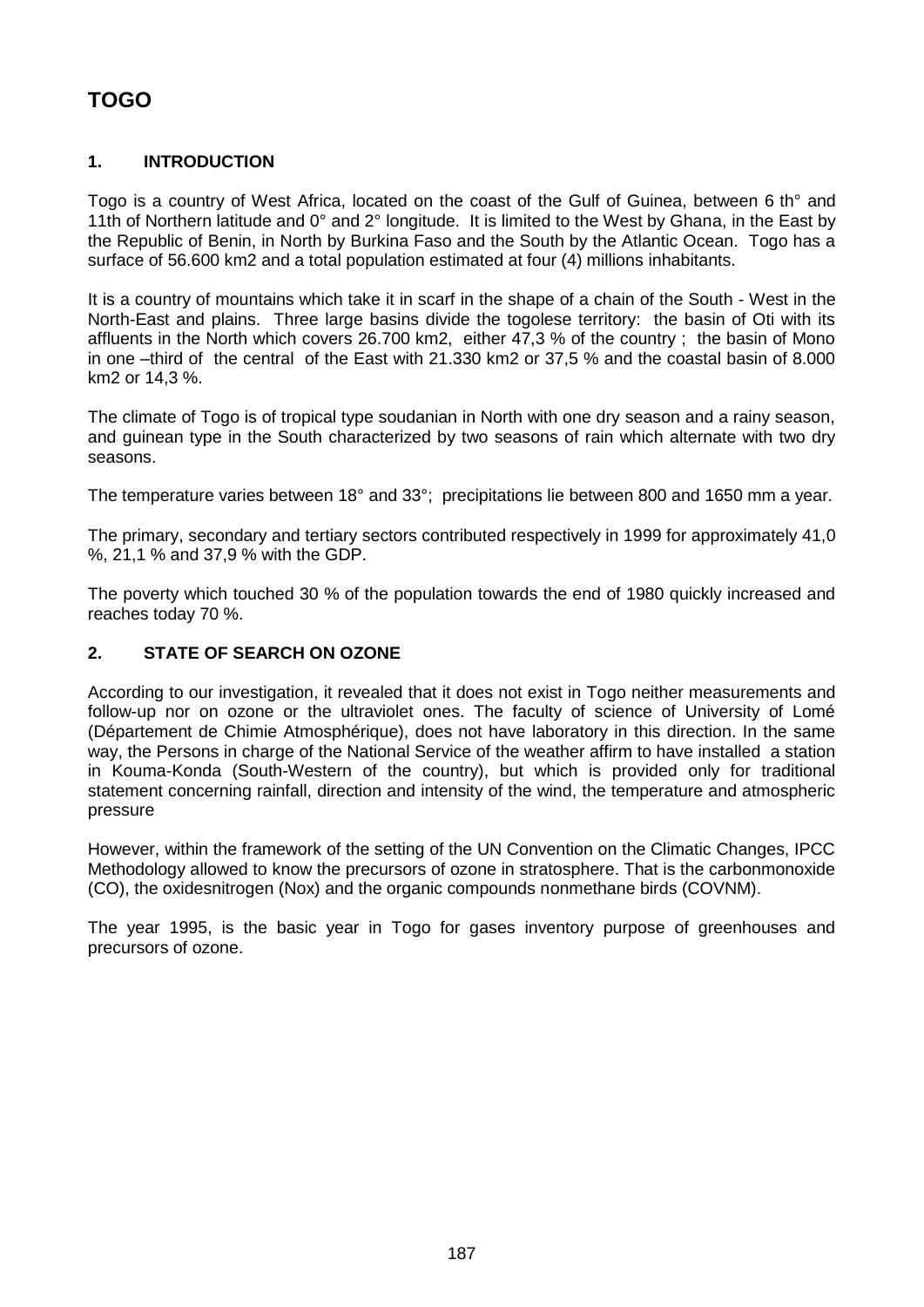# Physical Card of Togo

0 100 km

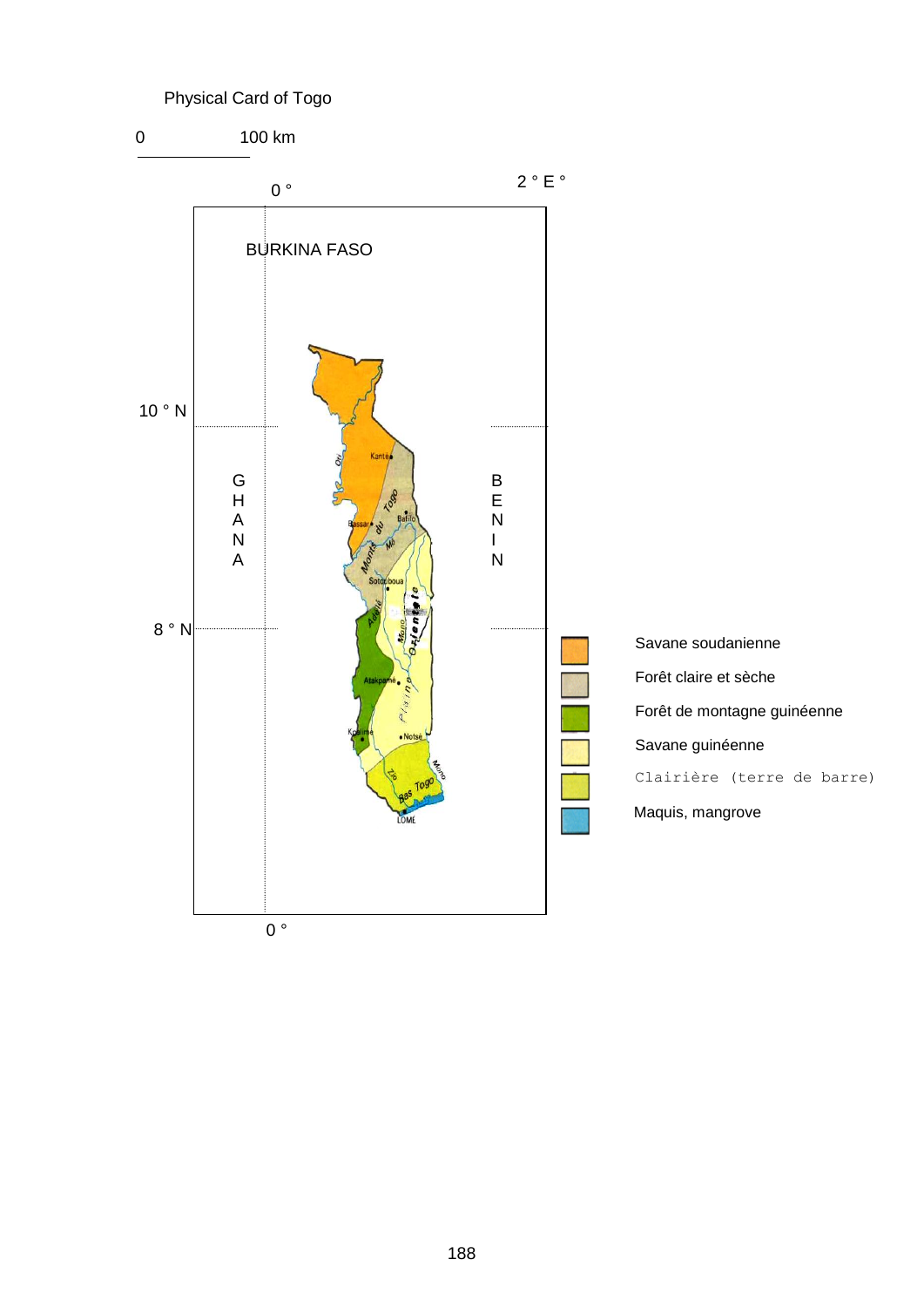## **3. INVENTORY OF THE PRECURSORS OF OZONE**

#### **Emission of carbon monoxide (CO)**

The CO emissions are the second source of GES in absolute value, without taking into account the values of potentials of total various gases, for a total of 716,59 Gg. These emissions come from three great activities sectors which are Energy 350,68 Gg (49 %), Agriculture 240,26 Gg (33,5 %) and Affectation of the Grounds and Forestry 125,65 Gg (17,5 %) cf fg



Figure 1: Emissions de CO en 1995, par secteur et en pourcentage.

#### **Emission of oxydenitrogen (NOx)**

The total emissions of N0x in Togo come in  $5<sup>th</sup>$  position for an estimate from 18,94 Gg, value rather low which does not take account of national realities. The sectors of Energy, Agriculture and affectation of the Grounds and Forestry are the most significant sources with respectively 10,44 Gg; 4,92 Gg and 3,58 Gg cf fig 2.





Figure 2 : Emission des oxydes d'azote en 1995